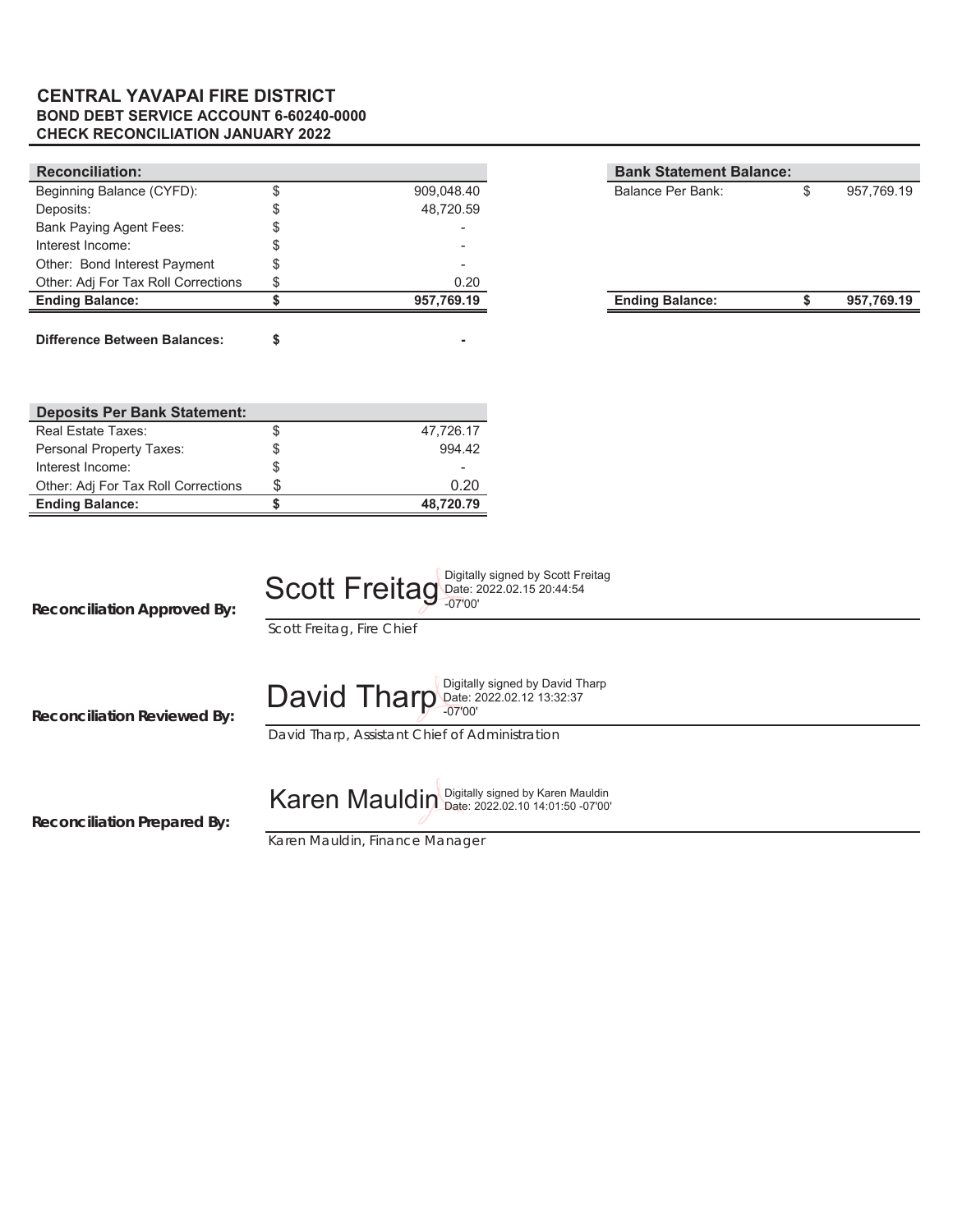### **CENTRAL YAVAPAI FIRE DISTRICT**

### **BOND DEBT FUND - JANUARY 2022**

| Real Estate Taxes:        | 47,726.17                |  |
|---------------------------|--------------------------|--|
| <b>UPP Taxes:</b>         | 994.42                   |  |
| <b>Interest Received:</b> | $\overline{\phantom{0}}$ |  |
| Other:                    |                          |  |
|                           |                          |  |
| <b>TOTAL:</b>             | 48,720.59                |  |

 $\frac{1}{2}$  and  $\frac{1}{2}$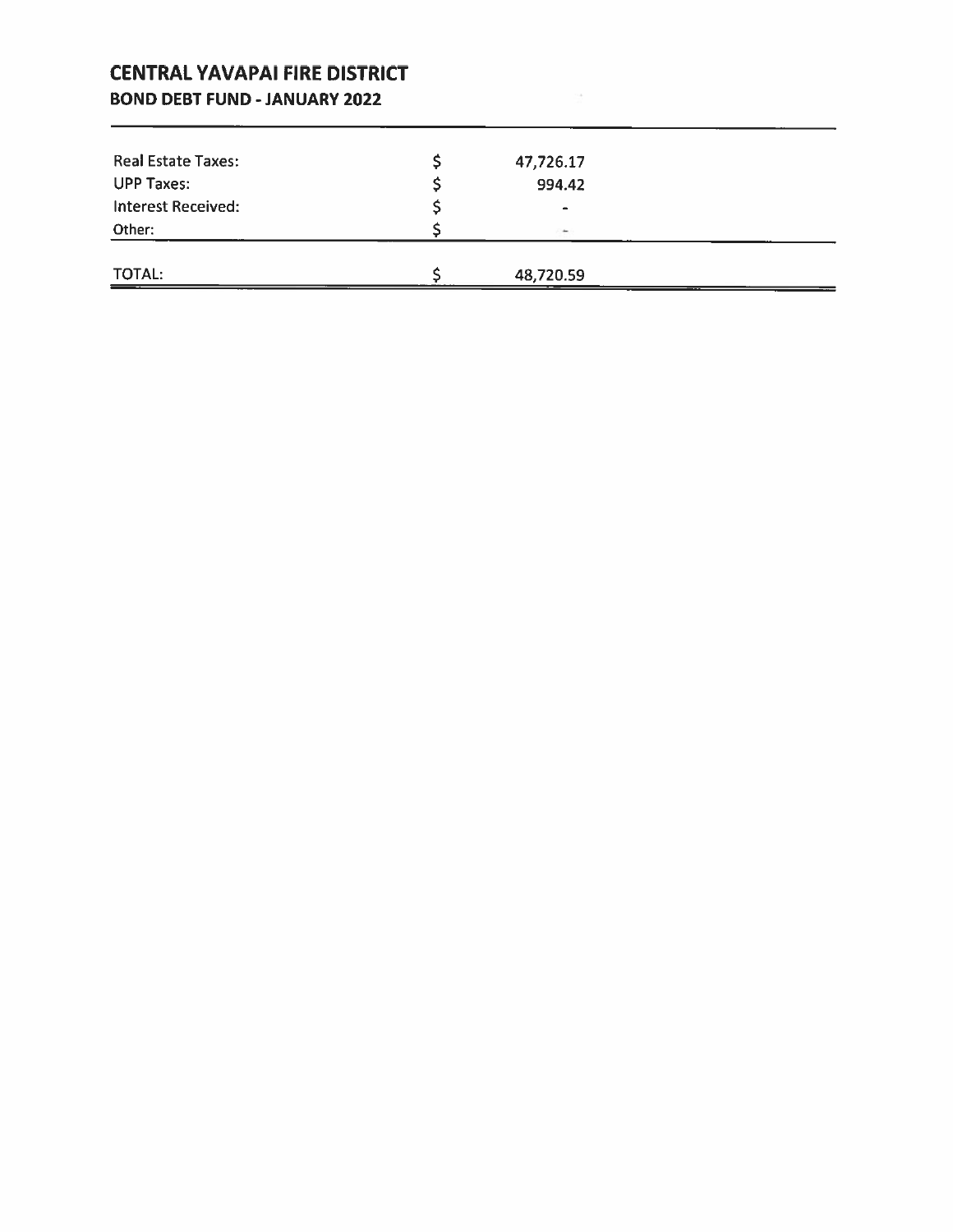

### Monthly Statement

Date Range: 1/1/2022 to 1/31/2022 

 $\mathcal{L}_\text{A}$  , we can consider a

### **Central Yavapai Fire Dist BDS** Fund: 6060240000

8603 E EASTRIDGE RD STE A PRESCOTT VALLEY, AZ 86314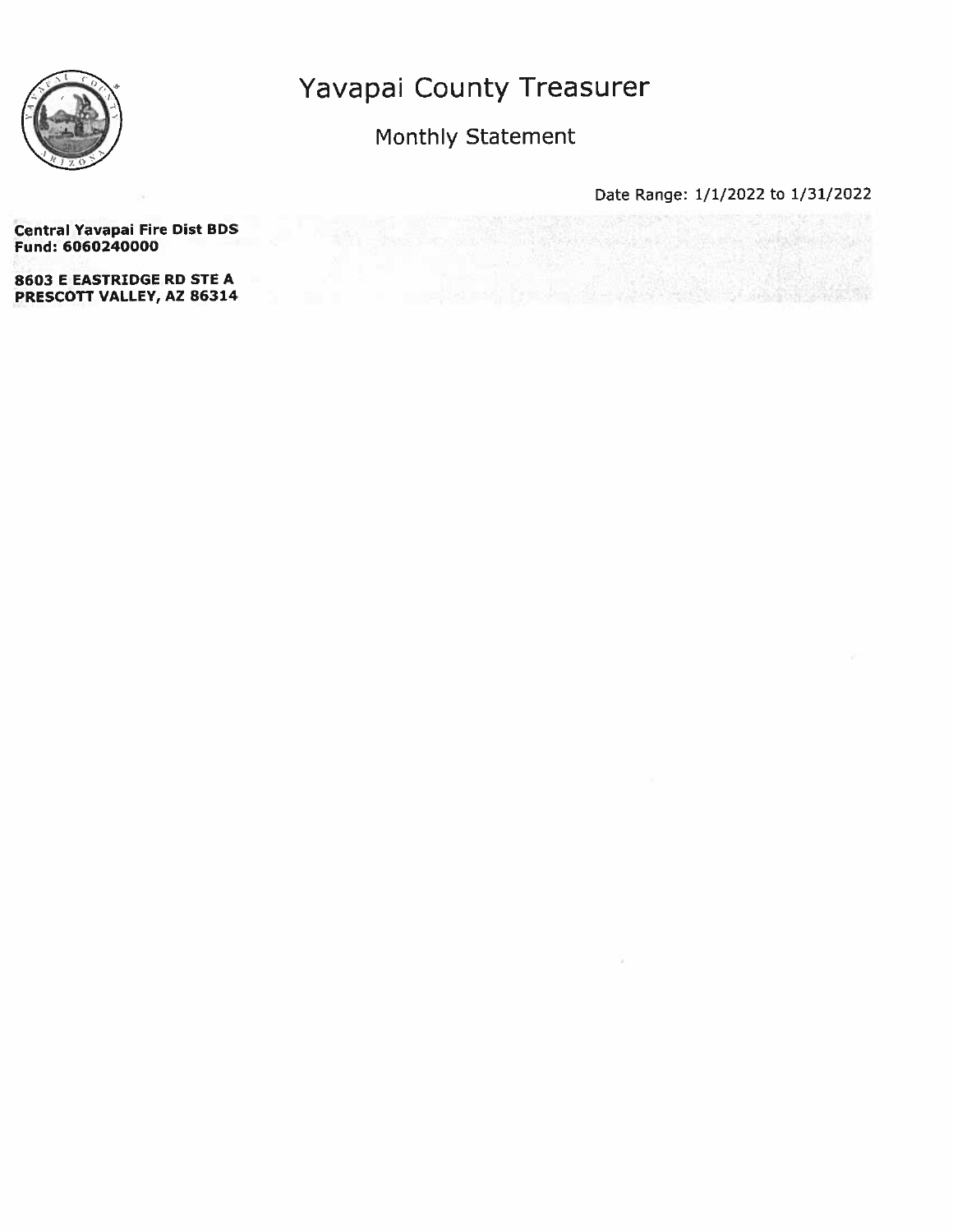# Monthly Statement

| Account        | Period                               | <b>YTD</b>    |                       |            |
|----------------|--------------------------------------|---------------|-----------------------|------------|
| 6060240000     | <b>Central Yavapai Fire Dist BDS</b> |               |                       |            |
| Begin Balance: | 909,048.40                           | 165,710.75    |                       |            |
| Income:        | 48,720.59 V                          | 871,235.60    |                       |            |
| LOC Advance:   | .00                                  | .00           |                       |            |
| Expense:       | .20                                  | (79, 177, 16) | LOC:                  | .00        |
| LOC Payments:  | .00                                  | .00           | Warrants Outstanding: | .00        |
| Cash Balance:  | 957,769.19                           | 957,769.19    | End:                  | 957,769.19 |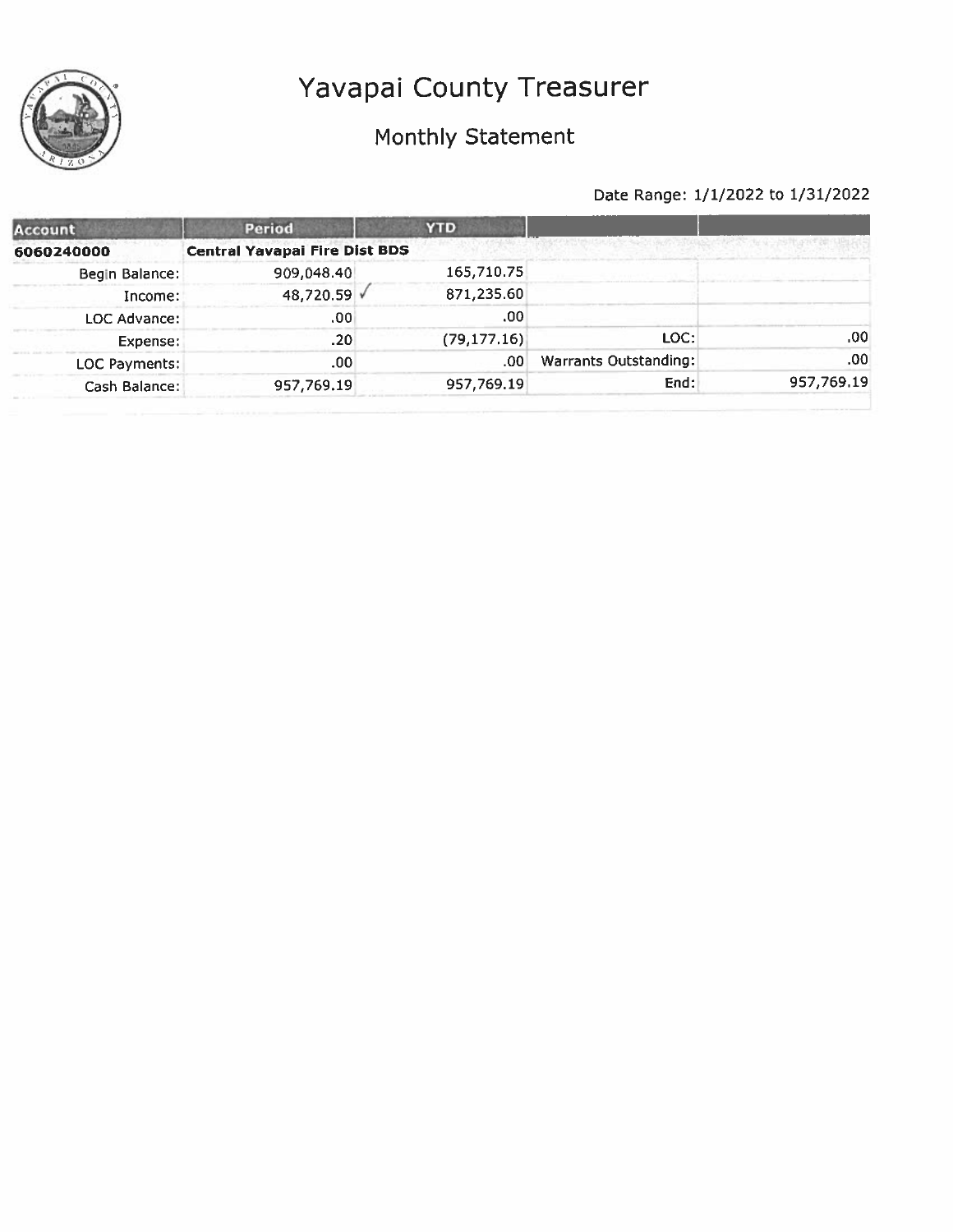

01/03 Tax Distribution

## Monthly Statement

### Date Range: 1/1/2022 to 1/31/2022

|                        |                                            | <b>Monthly Statement Summary</b> |                  |                                                    |
|------------------------|--------------------------------------------|----------------------------------|------------------|----------------------------------------------------|
|                        | <b>Source Code Description</b>             |                                  | <b>MTDAmount</b> | <b>YTDAmount</b>                                   |
|                        | 6060240000 Central Yavapai Fire Dist BDS   | <b>Beginning Balance:</b>        | 909,048.40       | 165,710.75                                         |
| 11100.2011             | 2011 Real Estate Taxes                     |                                  | .00              | .11                                                |
| 11100.2012             | 2012 Real Estate Taxes                     |                                  | .00              | .39                                                |
| 11100.2013             | 2013 Real Estate Taxes                     |                                  | .00              | .88                                                |
| 11100.2014             | 2014 Real Estate Taxes                     |                                  | .00              | .76                                                |
| 11100.2015             | 2015 Real Estate Taxes                     |                                  | .00              | 1.19                                               |
| 11100.2016             | 2016 Real Estate Taxes                     |                                  | .00              | .60                                                |
| 11100.2017             | 2017 Real Estate Taxes                     |                                  | .00              | .56                                                |
| 11100.2018             | 2018 Real Estate Taxes                     |                                  | .00              | 6.55                                               |
| 11100.2019             | 2019 Real Estate Taxes                     |                                  | .00              | (.23)                                              |
| 11100,2020             | 2020 Real Estate Taxes                     |                                  | 869.98           | 12,607.10                                          |
| 11100.2021             | 2021 Real Estate Taxes                     |                                  | 46,856.19        | 841,625.59                                         |
| 12100.2007             | 2007 Personal Property Taxes               |                                  | .00              | 2,32                                               |
| 12100.2010             | 2010 Personal Property Taxes               |                                  | .00              | 13.84                                              |
| 12100.2011             | 2011 Personal Property Taxes               |                                  | .00              | 33.77                                              |
| 12100.2012             | 2012 Personal Property Taxes               |                                  | , 22             | 44.51                                              |
| 12100.2013             | 2013 Personal Property Taxes               |                                  | .00              | 44.86                                              |
| 12100.2014             | 2014 Personal Property Taxes               |                                  | .00              | 36.95                                              |
| 12100.2015             | 2015 Personal Property Taxes               |                                  | 3.01             | 47.36                                              |
| 12100.2016             | 2016 Personal Property Taxes               |                                  | .00.             | 37.61                                              |
| 12100.2017             | 2017 Personal Property Taxes               |                                  | .00              | 46.92                                              |
| 12100.2018             | 2018 Personal Property Taxes               |                                  | .00.             | 46.70                                              |
| 12100.2019             | 2019 Personal Property Taxes               |                                  | 2.85             | 68.96                                              |
| 12100.2020             | 2020 Personal Property Taxes               |                                  | 60.21            | 793.56                                             |
| 12100.2021             | 2021 Personal Property Taxes               |                                  | 928.13           | 14,825.90                                          |
| 31115.0                | <b>BOS Sale-Taxes</b>                      |                                  | .00              | 1.06                                               |
| 38109.0                | Interest on Investments St Treas           |                                  | ,00              | 734.76                                             |
| 38113.0                | Interest on Investments-Wells Fargo        |                                  | .00              | 213.02                                             |
| 90002.0                | <b>Interest Pd on Tax Roll Corrections</b> |                                  | .20              | (3.16)                                             |
| 92185.0                | Paying Agent Fees                          |                                  | .00              | (330.00)                                           |
| 92190.0                | <b>Bond Interest Payment</b>               |                                  | .00.             | (78, 844.00)                                       |
|                        |                                            | <b>Ending Balance:</b>           | 957,769.19       | 957,769.19                                         |
|                        |                                            | <b>Monthly Statement Detail</b>  |                  |                                                    |
| Date Notes             |                                            | Doc #                            |                  | Amount C/D                                         |
|                        | 6060240000 Central Yavapai Fire Dist BDS   |                                  |                  | Beginning Balance: 909,048.40                      |
|                        | 11100.2020 2020 Real Estate Taxes          |                                  |                  | Source Code Total: 869.98<br>$\mathsf{C}$<br>16.47 |
| 01/03 Tax Distribution |                                            | 0                                |                  | $\mathsf C$<br>18.88                               |
| 01/03 Tay Distribution |                                            | 0                                |                  |                                                    |

 $\mathbf{o}$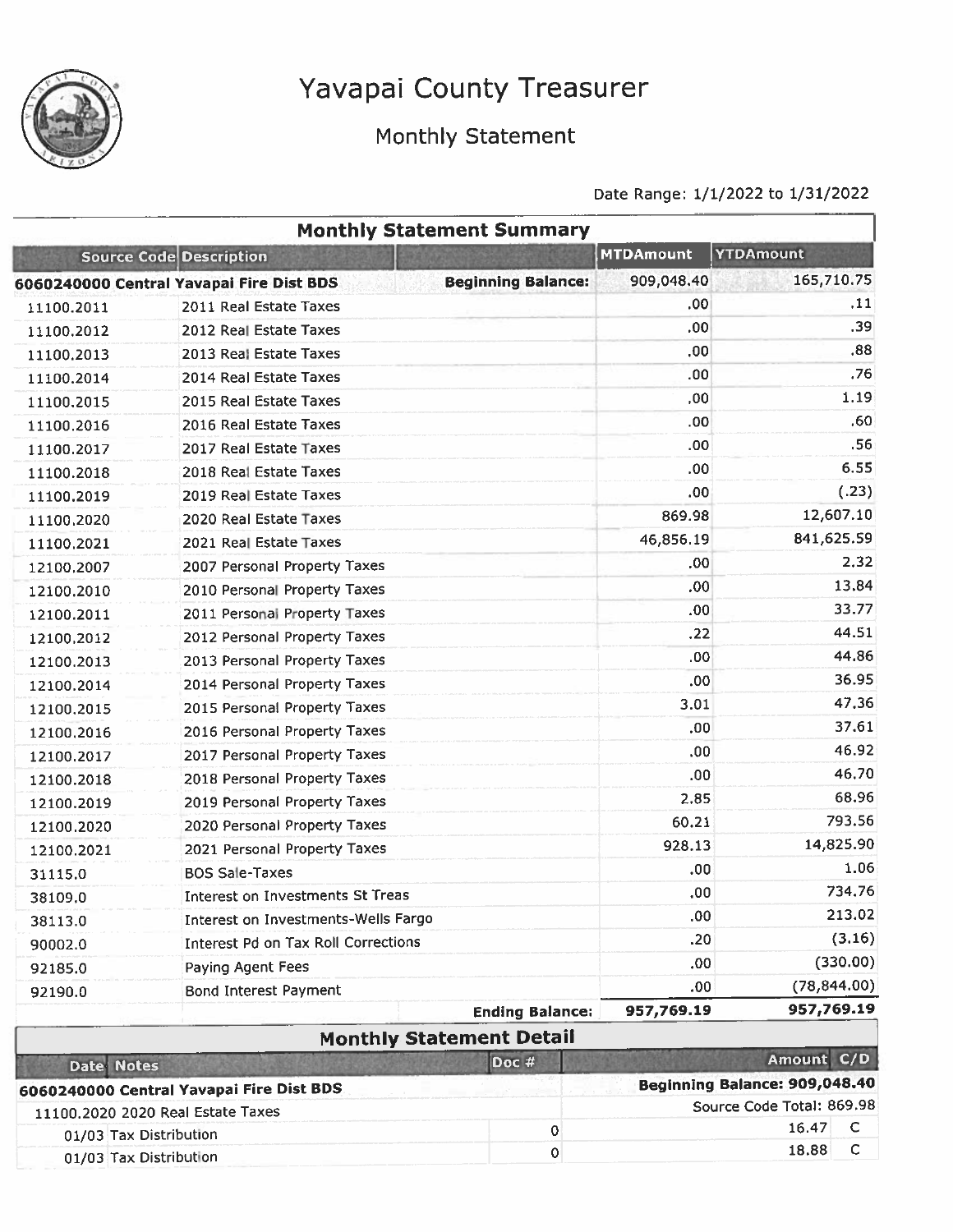

# Monthly Statement

| 01/03 Tax Distribution            | 0           | 4.63                         | C            |
|-----------------------------------|-------------|------------------------------|--------------|
| 01/03 Tax Distribution            | 0           | 32.23                        | C            |
| 01/04 Tax Distribution            | 0           | 7.01                         | $\mathsf{C}$ |
| 01/04 Tax Distribution            | 0           | 17.63                        | C            |
| 01/05 Tax Distribution            | 0           | 23.56                        | C            |
| 01/05 Tax Distribution            | 0           | 56.88                        | C            |
| 01/06 Tax Distribution            | 0           | 5.58                         | C            |
| 01/07 Tax Distribution            | 0           | 17.59                        | $\mathsf{C}$ |
| 01/10 Tax Distribution            | 0           | 38.19                        | с            |
| 01/10 Tax Distribution            | 0           | 3.40                         | С            |
| 01/11 Tax Distribution            | 0           | 26.95                        | с            |
| 01/11 Tax Distribution            | 0           | 6.25                         | с            |
| 01/12 Tax Distribution            | 0           | 13.68                        | C            |
| 01/13 Tax Distribution            | 0           | 1.63                         | С            |
| 01/18 Tax Distribution            | 0           | 51.69                        | C            |
| 01/18 Tax Distribution            | 0           | 21.17                        | с            |
| 01/18 Tax Distribution            | 0           | 23,85                        | с            |
| 01/19 Tax Distribution            | 0           | 60.61                        | с            |
| 01/19 Tax Distribution            | 0           | 21.20                        | C            |
| 01/20 Tax Distribution            | 0           | 5.29                         | с            |
| 01/21 Tax Distribution            | 0           | 1.05                         | C            |
| 01/24 Tax Distribution            | 0           | 43.50                        | с            |
| 01/24 Tax Distribution            | 0           | 18.89                        | C            |
| 01/24 Tax Distribution            | 0           | 61.89                        | C            |
| 01/26 Tax Distribution            | 0           | 62.05                        | C            |
| 01/27 Tax Distribution            | 0           | 30.41                        | $\mathsf C$  |
| 01/27 Tax Distribution            | 0           | 3.62                         | C            |
| 01/28 Tax Distribution            | 0           | 164.90                       | C            |
| 01/31 Tax Distribution            | 0           | 9.30                         | C            |
| 11100.2021 2021 Real Estate Taxes |             | Source Code Total: 46,856.19 |              |
| 01/03 Tax Distribution            | 0           | 1,747.34                     | $\mathsf{C}$ |
| 01/03 Tax Distribution            | 0           | 5,222.89                     | C            |
| 01/03 Tax Distribution            | 0           | 574.21                       | C            |
| 01/03 Tax Distribution            | $\mathbf 0$ | 79.04                        | C            |
| 01/03 Tax Distribution            | $\mathbf 0$ | 36.35                        | c            |
| 01/03 Tax Distribution            | 0           | 237.82                       | C            |
| 01/04 Tax Distribution            | 0           | 979.34                       | C            |
| 01/04 Tax Distribution            | 0           | 1,712.77                     | C            |
| 01/04 Tax Distribution            | 0           | 1,792.14                     | C            |
| 01/04 Tax Distribution            | $\mathbf 0$ | 2,880.26                     | C            |
| 01/04 Tax Distribution            | 0           | 1,266.25                     | С            |
| 01/05 Tax Distribution            | 0           | 659,82                       | C            |
| 01/05 Tax Distribution            | 0           | 4,744.85                     | $\mathsf{C}$ |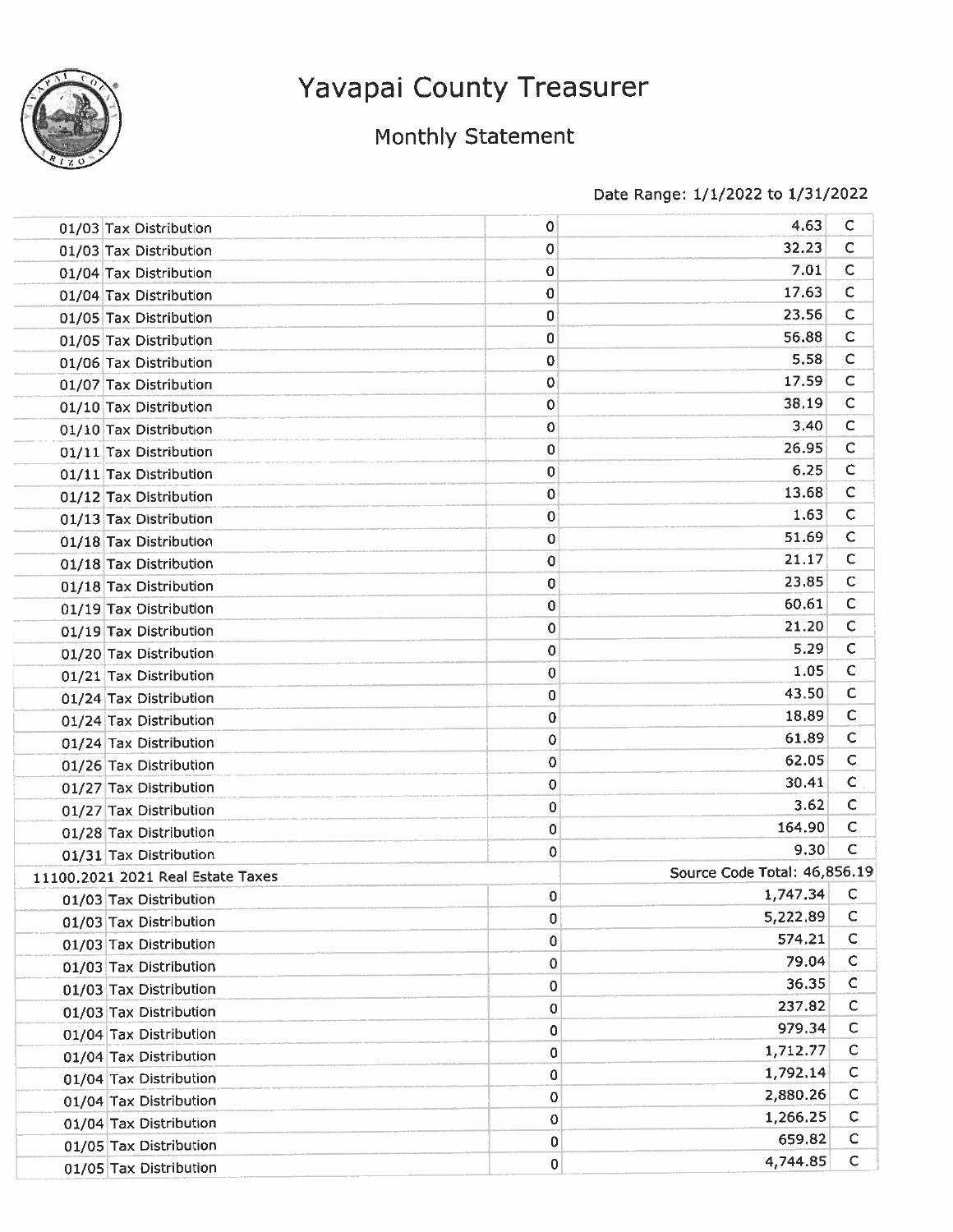

## Monthly Statement

| 01/05 Tax Distribution | 0           | 5,034.26 | $\mathsf{C}$ |
|------------------------|-------------|----------|--------------|
| 01/05 Tax Distribution | 0           | 2,120.80 | $\mathsf{C}$ |
| 01/05 Tax Distribution | 0           | 27.18    | $\mathsf{C}$ |
| 01/05 Tax Distribution | 0           | 1,284.43 | $\mathsf{C}$ |
| 01/06 Tax Distribution | 0           | 15.56    | $\mathsf{C}$ |
| 01/06 Tax Distribution | 0           | 3,019.67 | C            |
| 01/06 Tax Distribution | 0           | 1,683.74 | $\mathsf{C}$ |
| 01/07 Tax Distribution | 0           | (66.65)  | $\mathsf{C}$ |
| 01/07 Tax Distribution | 0           | 466,82   | C            |
| 01/07 Tax Distribution | 0           | 137.69   | C            |
| 01/10 Tax Distribution | 0           | 779.63   | C            |
| 01/10 Tax Distribution | 0           | 774.41   | C            |
| 01/11 Tax Distribution | 0           | .13      | $\mathsf{C}$ |
| 01/11 Tax Distribution | 0           | (7.97)   | $\mathsf{C}$ |
| 01/11 Tax Distribution | 0           | 577.94   | $\mathsf{C}$ |
| 01/11 Tax Distribution | 0           | 553.38   | C            |
| 01/11 Tax Distribution | 0           | 284.35   | $\mathsf{C}$ |
| 01/12 Tax Distribution | 0           | 437.23   | $\mathsf C$  |
| 01/12 Tax Distribution | 0           | 181.63   | $\mathsf{C}$ |
| 01/12 Tax Distribution | 0           | 279.85   | C            |
| 01/13 Tax Distribution | 0           | 32.73    | c            |
| 01/13 Tax Distribution | 0           | 346.73   | $\mathsf{C}$ |
| 01/13 Tax Distribution | 0           | 477.05   | $\mathsf{C}$ |
| 01/14 Tax Distribution | 0           | 420.89   | $\mathsf{C}$ |
| 01/14 Tax Distribution | $\mathbf 0$ | 123.34   | $\mathsf{C}$ |
| 01/14 Tax Distribution | 0           | 188.88   | C            |
| 01/18 Tax Distribution | 0           | 126.94   | $\mathsf{C}$ |
| 01/18 Tax Distribution | 0           | 302.99   | $\mathsf{C}$ |
| 01/18 Tax Distribution | 0           | 238.23   | C            |
| 01/18 Tax Distribution | 0           | 205.96   | c            |
| 01/19 Tax Distribution | $\circ$     | 519.77   | c            |
| 01/19 Tax Distribution | $\bf{0}$    | 411.74   | $\mathsf{C}$ |
| 01/19 Tax Distribution | 0           | 80.55    | C            |
| 01/19 Tax Distribution | $\Omega$    | 229.95   | C            |
| 01/20 Tax Distribution | 0           | 37.16    | $\mathsf{C}$ |
| 01/20 Tax Distribution | 0           | 7.24     | C            |
| 01/20 Tax Distribution | $\mathbf 0$ | 1.98     | C            |
| 01/20 Tax Distribution | 0           | 472.31   | C            |
| 01/21 Tax Distribution | 0           | 274.12   | с            |
| 01/21 Tax Distribution | 0           | 83.28    | $\mathsf{C}$ |
| 01/24 Tax Distribution | 0           | 304.45   | C            |
| 01/24 Tax Distribution | 0           | 19.63    | C            |
| 01/24 Tax Distribution | $\pmb{0}$   | 396.20   | $\mathsf{C}$ |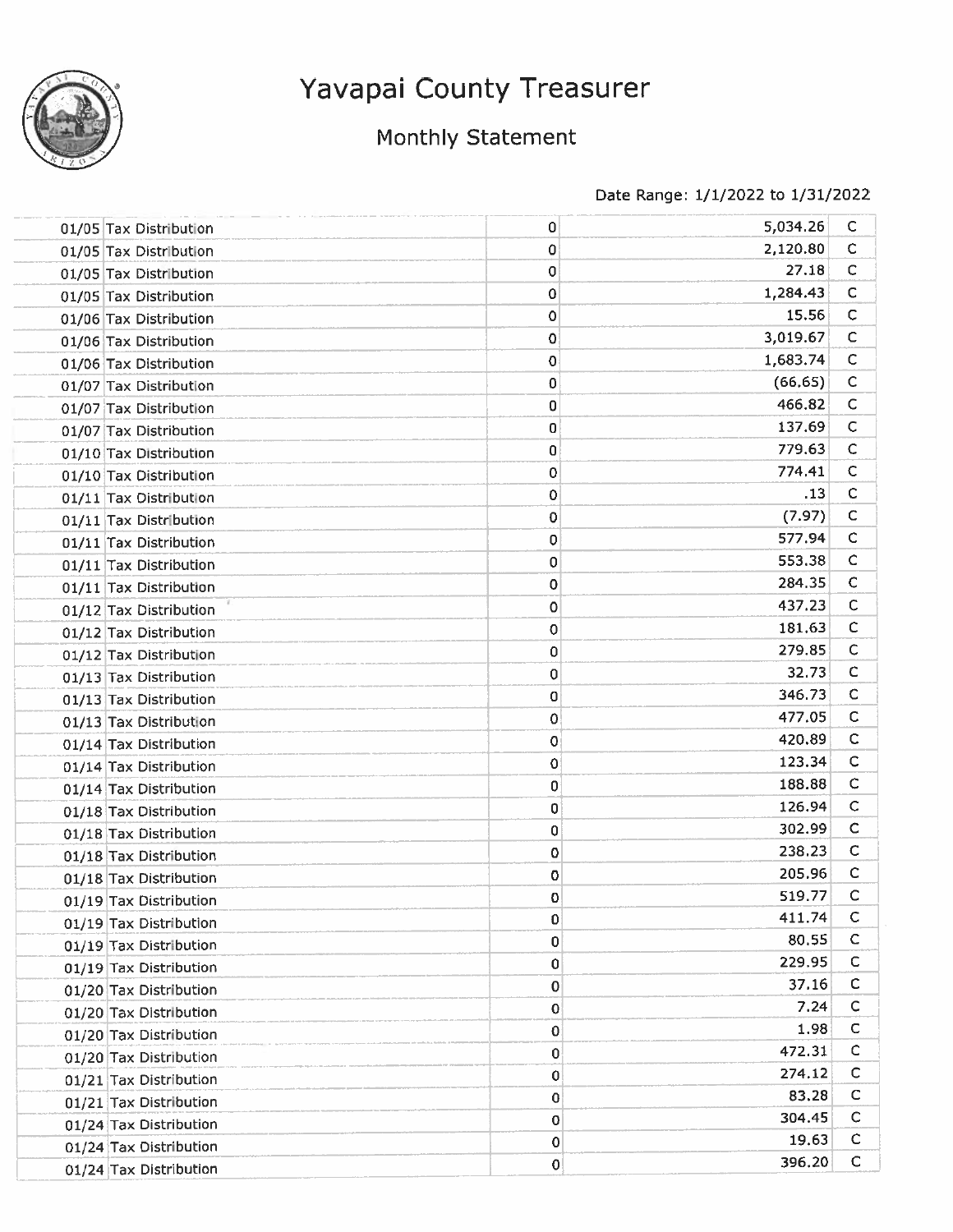

# Monthly Statement

| 01/25 Tax Distribution                  | 0           | 45.99                     | С            |
|-----------------------------------------|-------------|---------------------------|--------------|
| 01/25 Tax Distribution                  | 0           | 109.75                    | C            |
| 01/25 Tax Distribution                  | 0           | 110.36                    | $\mathsf{C}$ |
| 01/26 Tax Distribution                  | 0           | 202.09                    | C            |
| 01/27 Tax Distribution                  | 0           | 168.73                    | с            |
| 01/27 Tax Distribution                  | 0           | 157.31                    | $\mathsf C$  |
| 01/27 Tax Distribution                  | 0           | 26.66                     | $\mathsf C$  |
| 01/27 Tax Distribution                  | 0           | 344,38                    | C            |
| 01/28 Tax Distribution                  | 0           | 479.96                    | $\mathsf{C}$ |
| 01/31 Tax Distribution                  | 0           | 78.32                     | $\mathsf C$  |
| 01/31 Tax Distribution                  | 0           | (24.68)                   | $\mathsf{C}$ |
| 01/31 Tax Distribution                  | 0           | 191.43                    | C            |
| 01/31 Tax Distribution                  | 0           | 146.61                    | $\mathsf{C}$ |
| 12100.2012 2012 Personal Property Taxes |             | Source Code Total: .22    |              |
| 01/21 Tax Distribution                  | $\Omega$    | .22                       | C            |
| 12100.2015 2015 Personal Property Taxes |             | Source Code Total: 3.01   |              |
| 01/12 Tax Distribution                  | 0           | 3.01                      | С            |
| 12100.2019 2019 Personal Property Taxes |             | Source Code Total: 2.85   |              |
| 01/21 Tax Distribution                  | 0           | 2.85                      | C            |
| 12100.2020 2020 Personal Property Taxes |             | Source Code Total: 60.21  |              |
| 01/06 Tax Distribution                  | $\mathbf 0$ | .61                       | C            |
| 01/07 Tax Distribution                  | 0           | .48                       | $\mathsf C$  |
| 01/14 Tax Distribution                  | 0           | 19.59                     | C            |
| 01/19 Tax Distribution                  | 0           | 24,85                     | $\mathsf{C}$ |
| 01/19 Tax Distribution                  | 0           | 3.74                      | $\mathsf{C}$ |
| 01/24 Tax Distribution                  | 0           | 6.73                      | $\mathsf{C}$ |
| 01/31 Tax Distribution                  | 0           | 4.21                      | Ċ            |
| 12100.2021 2021 Personal Property Taxes |             | Source Code Total: 928.13 |              |
| 01/03 Tax Distribution                  | 0           | 3.75                      | C            |
| 01/03 Tax Distribution                  | 0           | 30.97                     | c            |
| 01/03 Tax Distribution                  | 0           | 23.06                     | C            |
| 01/04 Tax Distribution                  | 0           | 42.87                     | c            |
| 01/04 Tax Distribution                  | 0           | 7.66                      | $\mathsf{C}$ |
| 01/04 Tax Distribution                  | 0           | 63.51                     | С            |
| 01/04 Tax Distribution                  | 0           | 323.61                    | с            |
| 01/04 Tax Distribution                  | 0           | .35                       | c            |
| 01/05 Tax Distribution                  | $\mathbf 0$ | 5.78                      | c            |
| 01/05 Tax Distribution                  | 0           | 58.10                     | C            |
| 01/05 Tax Distribution                  | 0           | 80.10                     | C            |
| 01/05 Tax Distribution                  | $\mathbf 0$ | 13.15                     | с            |
| 01/05 Tax Distribution                  | $\pmb{0}$   | 5.47                      | c            |
|                                         | 0           | 38.09                     | C            |
| 01/06 Tax Distribution                  | $\bf 0$     | 21.74                     | $\mathsf{C}$ |
| 01/06 Tax Distribution                  |             |                           |              |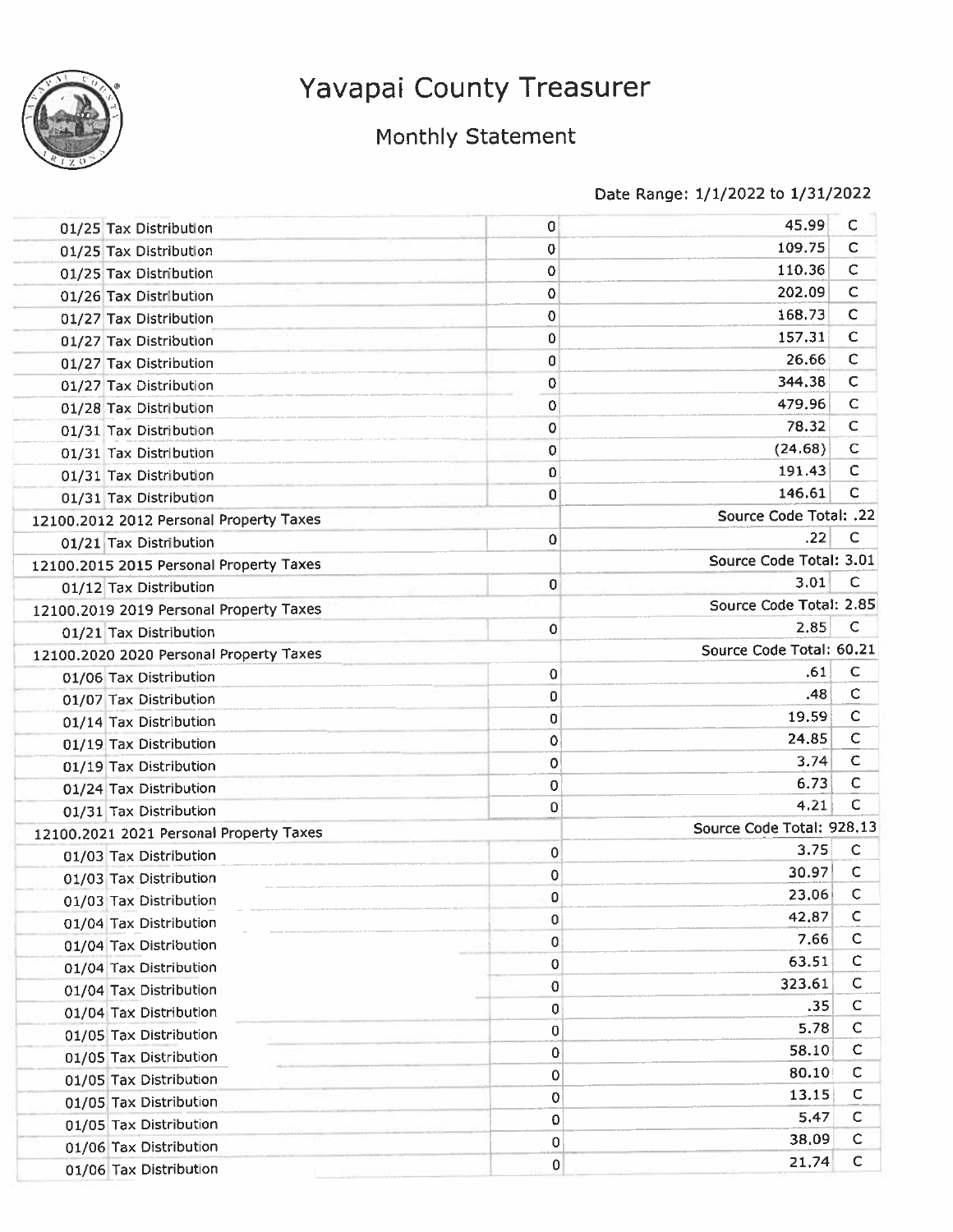

# Monthly Statement

| 01/07 Tax Distribution                               | 0           | 17.92                             | C            |
|------------------------------------------------------|-------------|-----------------------------------|--------------|
| 01/10 Tax Distribution                               | 0           | 44.08                             | $\mathsf{C}$ |
| 01/10 Tax Distribution                               | 0           | 18.13                             | $\mathsf C$  |
| 01/11 Tax Distribution                               | 0           | .03                               | $\mathsf C$  |
| 01/12 Tax Distribution                               | 0           | 4.52                              | C            |
| 01/13 Tax Distribution                               | 0           | 5.42                              | С            |
| 01/14 Tax Distribution                               | 0           | 12.72                             | C            |
| 01/18 Tax Distribution                               | 0           | 7,34                              | C            |
| 01/19 Tax Distribution                               | $\mathbf 0$ | 2.61                              | C            |
| 01/19 Tax Distribution                               | 0           | 9.27                              | $\mathsf{C}$ |
| 01/19 Tax Distribution                               | 0           | 3.77                              | $\mathsf C$  |
| 01/20 Tax Distribution                               | 0           | 28.82                             | $\mathsf{C}$ |
| 01/21 Tax Distribution                               | 0           | 1,86                              | $\mathsf{C}$ |
| 01/21 Tax Distribution                               | 0           | 6.01                              | $\mathsf{C}$ |
| 01/24 Tax Distribution                               | 0           | 4.40                              | $\mathsf{C}$ |
| 01/24 Tax Distribution                               | 0           | 12.61                             | C            |
| 01/24 Tax Distribution                               | 0           | .42                               | C            |
| 01/25 Tax Distribution                               | 0           | .16                               | $\mathsf{C}$ |
| 01/26 Tax Distribution                               | 0           | 12,62                             | C            |
| 01/27 Tax Distribution                               | 0           | 1.20                              | $\mathsf C$  |
| 01/27 Tax Distribution                               | 0           | 2.13                              | $\mathsf C$  |
| 01/28 Tax Distribution                               | 0           | 7.85                              | C            |
| 01/31 Tax Distribution                               | 0           | 6.03                              | C            |
| 90002.0 Interest Pd on Tax Roll Corrections          |             | Source Code Total: .20            |              |
| 01/21 77590 402-24-01806 2020 Adjustment/Corr Refund | 77590       | .20                               | D            |
| 6060240000 Central Yavapai Fire Dist BDS             |             | <b>Ending Balance: 957,769.19</b> |              |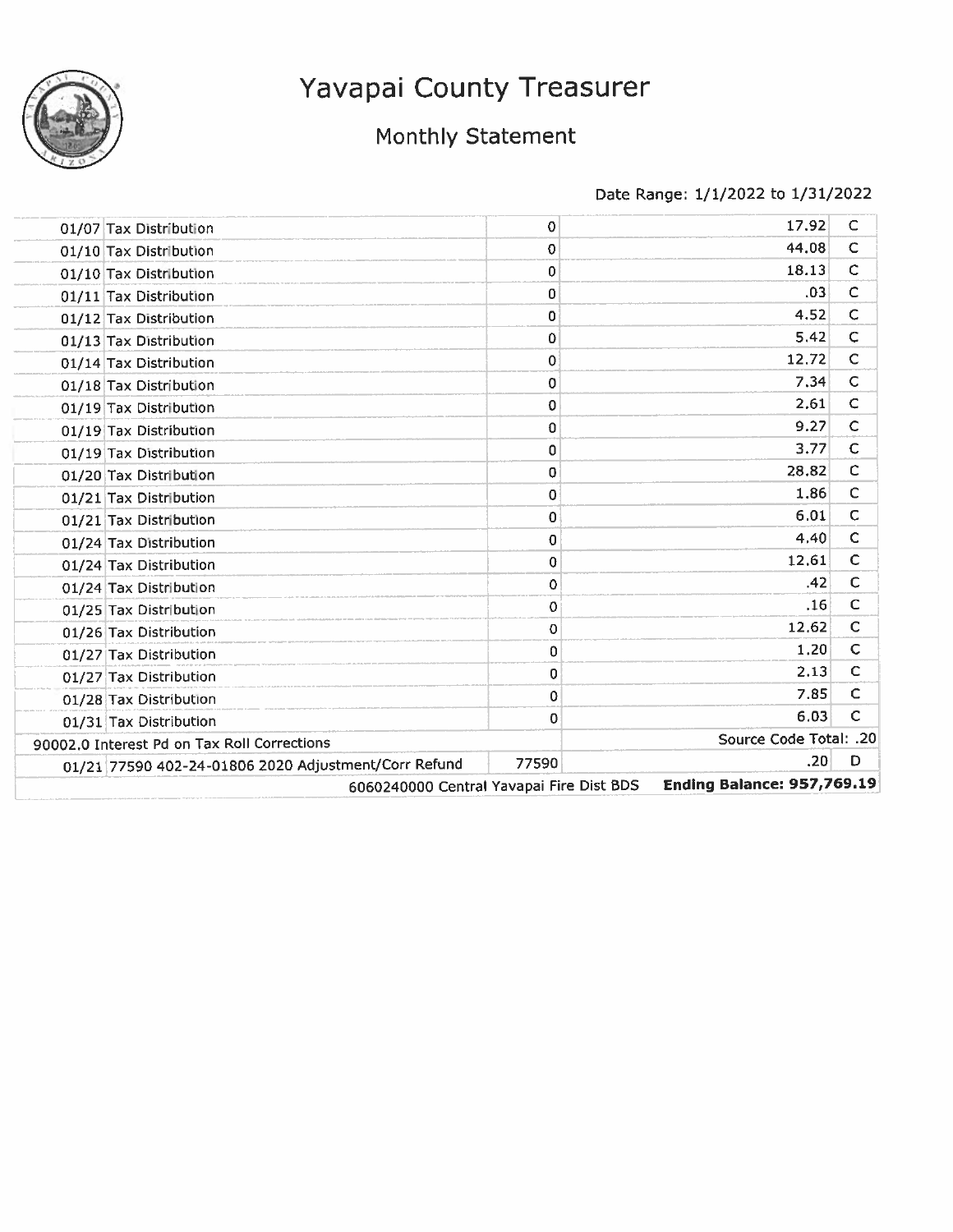Bank Reconciliation Summary

For the Bank Statement ending: 1/31/2022

| <b>BANK CONTROL ID: CYFDA - CASH/BOND BUILDING FUND</b> | <b>DESC: CASH/BOND BUILDING FUND</b> | <b>ACCOUNT NO: 1100</b> |
|---------------------------------------------------------|--------------------------------------|-------------------------|
| <b>Beginning Balance:</b>                               | 01/01/22                             | \$909,048.40            |
| Deposits and Credits:                                   |                                      | \$48,720.79             |
| Checks and Charges:                                     |                                      | \$0.00                  |
| Adjustments:                                            |                                      | \$0.00                  |
| <b>Ending Balance Per Reconciliation:</b>               |                                      | \$957,769.19            |
| Ending Balance Per Bank Statement:                      | 01/31/22                             | \$957,769.19            |
| * Outstanding Deposits and Credits:                     | 01/31/22                             | \$0.00                  |
| * Outstanding Checks and Charges:                       | 01/31/22                             | \$0.00                  |
| <b>Ending Book Balance:</b>                             | 01/31/22                             | \$957,769.19            |
|                                                         |                                      |                         |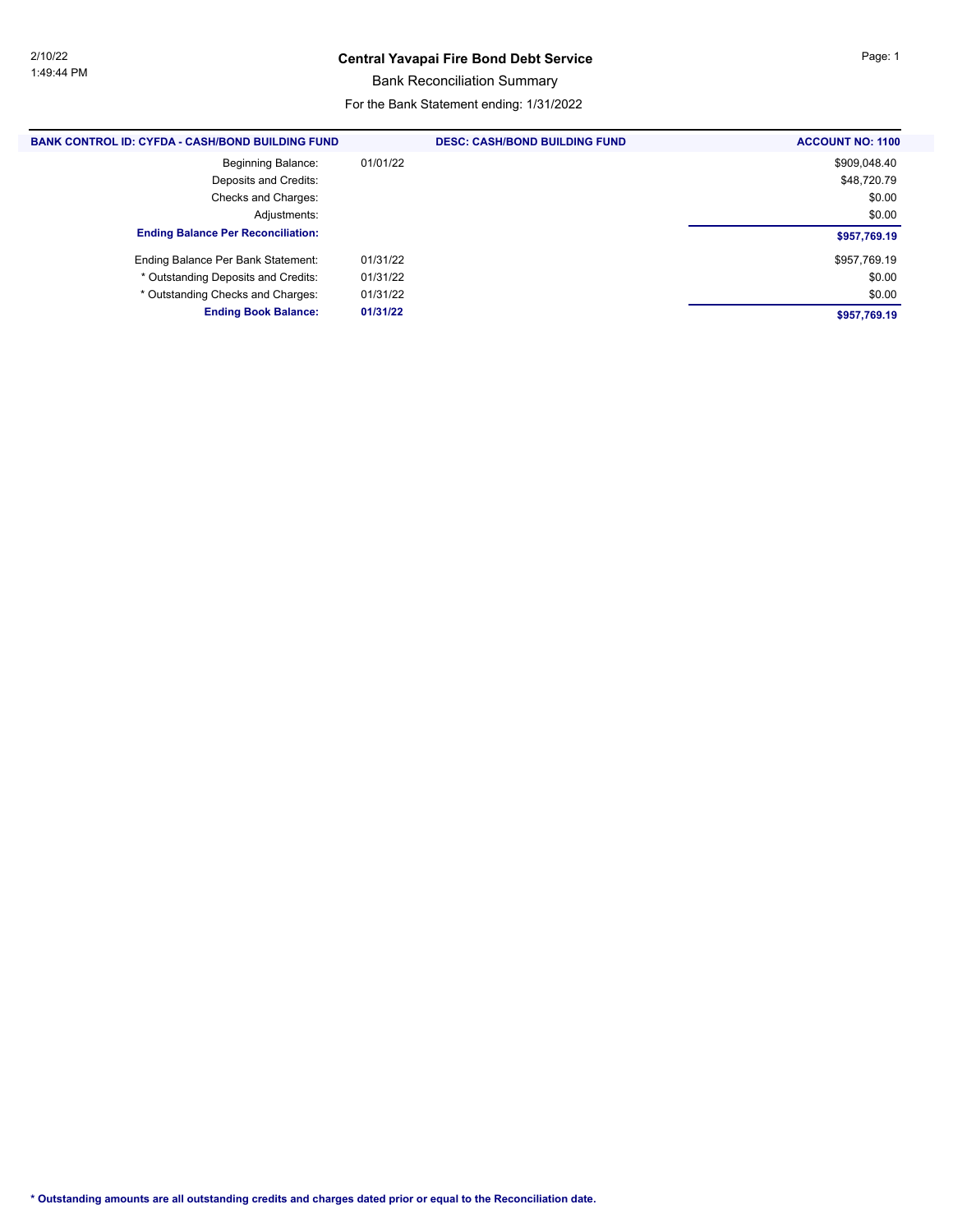BR Checks and Charges Cleared

For the Bank Statement ending:

**Date Document Description Module Company Amount**

**TOTAL CHECKS AND CHARGES CLEARED:**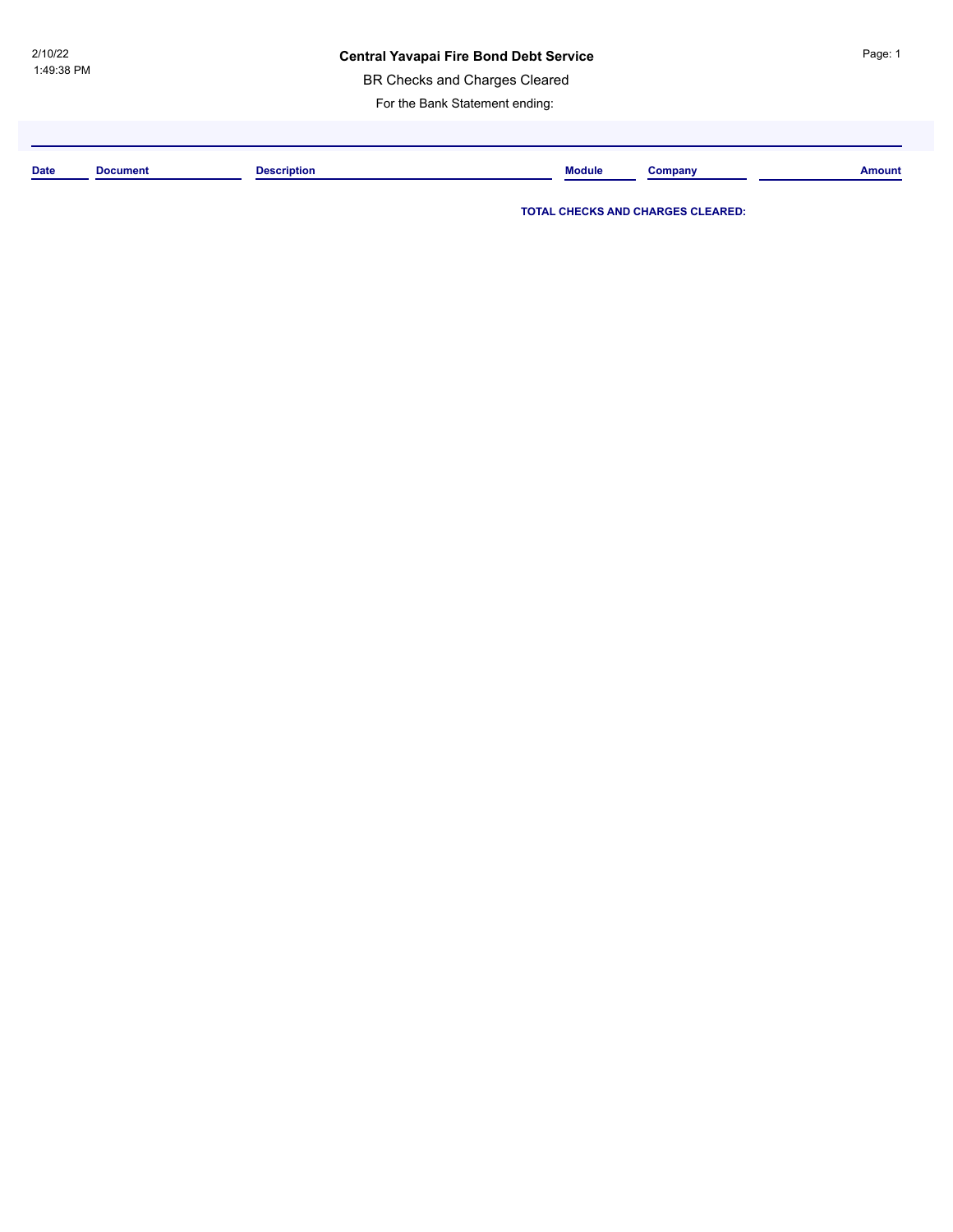BR Checks and Charges Outstanding

For the Bank Statement ending:

**Date Document Description Module Company Amount**

**TOTAL CHECKS AND CHARGES OUTSTANDING:**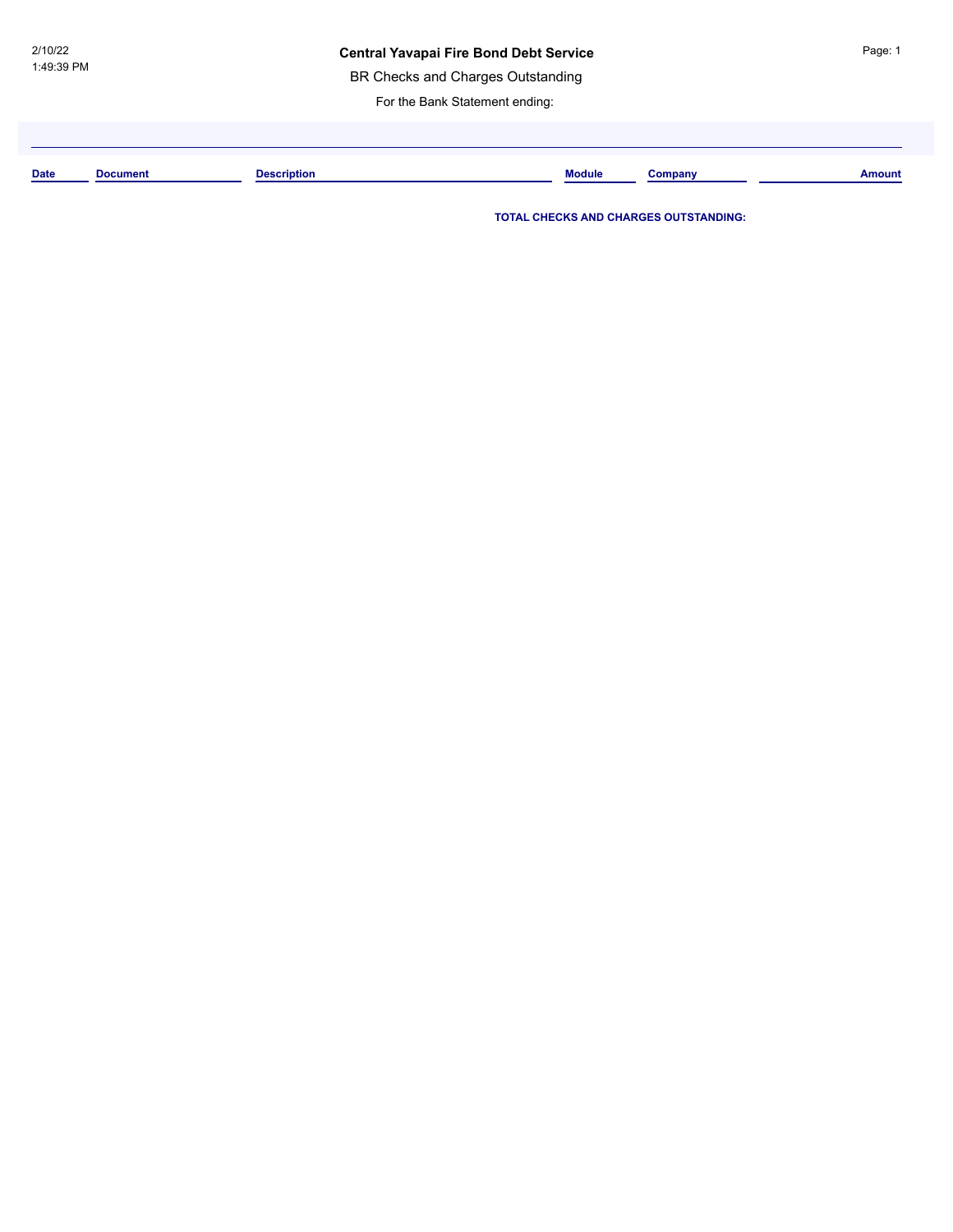BR Deposits and Credits Cleared

For the Bank Statement ending: 1/31/22

| <b>CYFDA</b> | <b>Cash/Bond Building Fund</b> |                                | <b>Cash/Bond Building Fund</b> | 1100                                       |             |  |
|--------------|--------------------------------|--------------------------------|--------------------------------|--------------------------------------------|-------------|--|
| <b>Date</b>  | <b>Document</b>                | <b>Description</b>             | <b>Module</b>                  | Company                                    | Amount      |  |
| 01/31/22     | Cash With Yav Cty              | Tax Revenue January 2022       | GL                             | <b>CYFBDS</b>                              | \$48,720.59 |  |
| 01/31/22     | Cash With Yav Cty              | Adjustment For Tax Roll Correc | GL                             | <b>CYFBDS</b>                              | \$0.20      |  |
|              |                                |                                |                                | <b>TOTAL DEPOSITS AND CREDITS CLEARED:</b> | \$48,720.79 |  |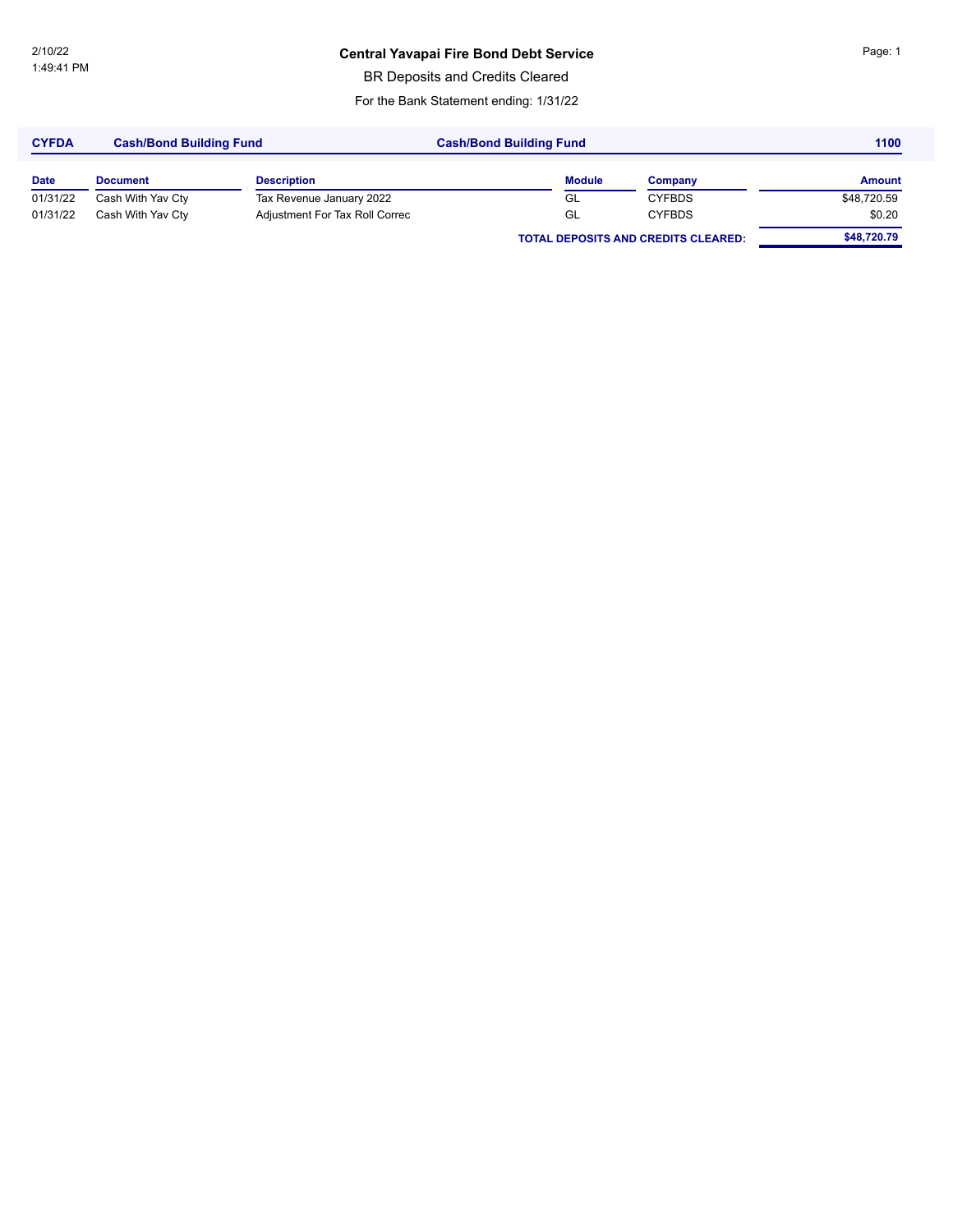BR Deposits and Credits Outstanding

For the Bank Statement ending:

| <b>Date</b> | <b>Document</b> | <b>Description</b> | <b>Module</b> | Company | <b>Amount</b> |
|-------------|-----------------|--------------------|---------------|---------|---------------|
|             |                 |                    |               |         |               |

**TOTAL DEPOSITS AND CREDITS OUTSTANDING:**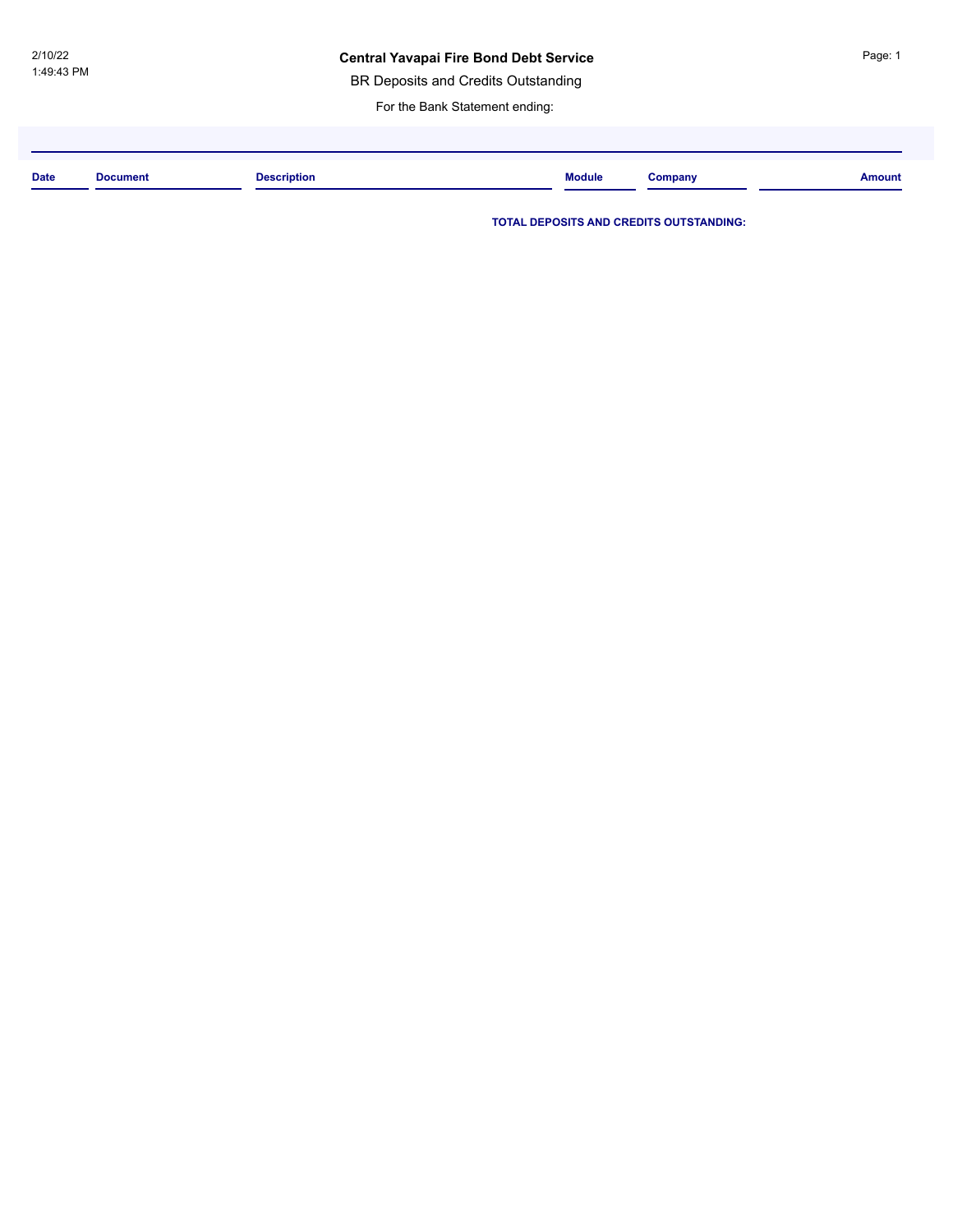### Bank Reconciliation Register

| <b>Document Number</b>                                  | Date     | <b>BR Status</b> | Void? | <b>Description</b>             | Date Cleared               | <b>Amount</b> |
|---------------------------------------------------------|----------|------------------|-------|--------------------------------|----------------------------|---------------|
| <b>MODULE: JOURNAL ENTRIES FROM GENERAL LEDGER</b>      |          |                  |       |                                |                            |               |
| <b>BANK CONTROL ID: CYFDA - CASH/BOND BUILDING FUND</b> |          |                  |       |                                |                            |               |
| Cash With Yav Cty                                       | 01/31/22 | Marked           | No    | Tax Revenue January 2022       | 02/10/22                   | \$48,720.59   |
| Cash With Yav Cty                                       | 01/31/22 | Marked           | No    | Adjustment For Tax Roll Correc | 02/10/22                   | \$0.20        |
|                                                         |          |                  |       |                                | <b>SUB TOTAL FOR BANK:</b> | \$48,720.79   |
|                                                         |          |                  |       |                                | <b>TOTAL FOR MODULE:</b>   | \$48,720.79   |

Page: 1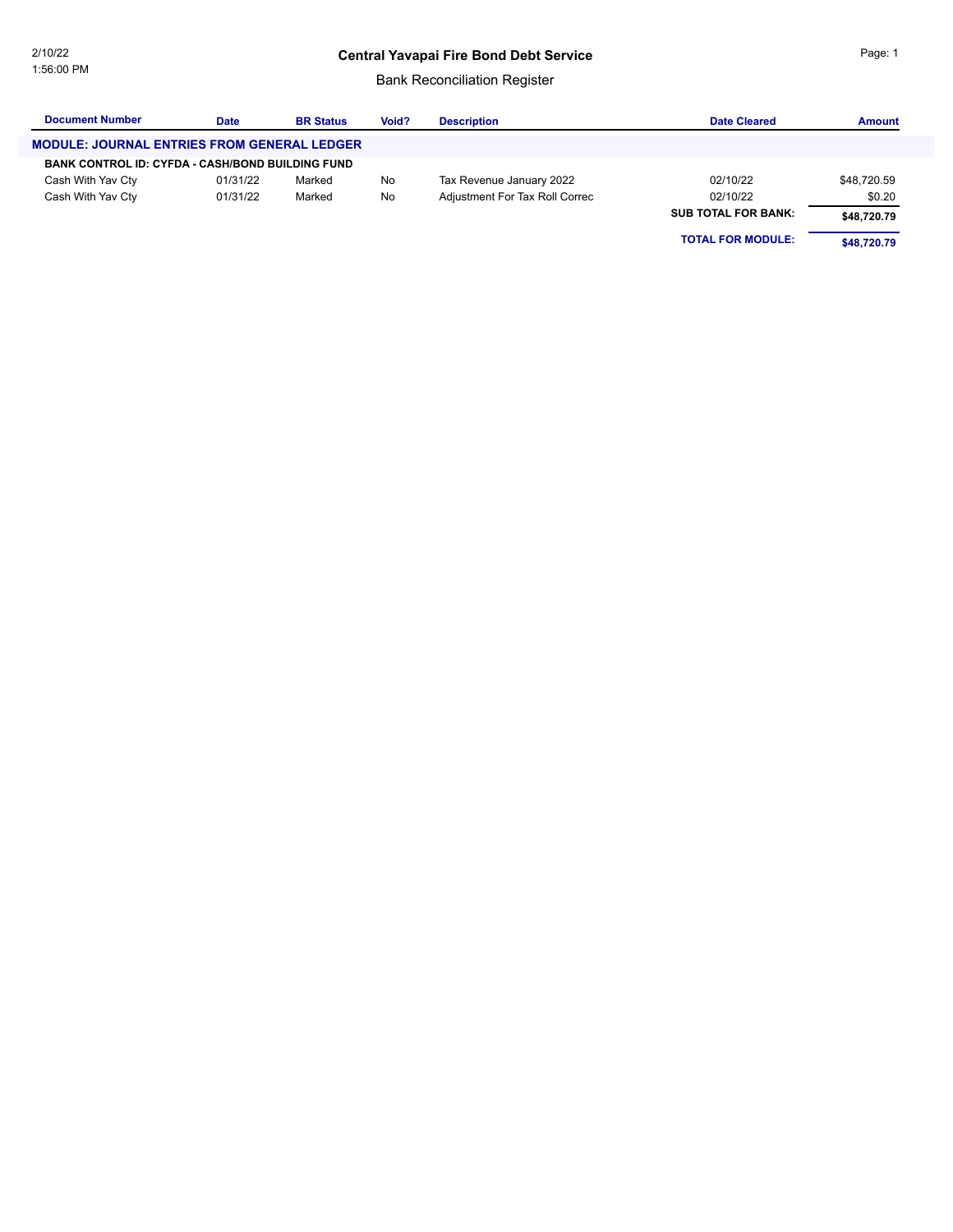BR Adjustments Report

For the Bank Statement ending:

| <b>Date</b>      | <b>Document</b> | <b>Description</b> | <b>GL Account</b>                   | <b>Offset Amt</b> | Adj. Amt |
|------------------|-----------------|--------------------|-------------------------------------|-------------------|----------|
|                  |                 |                    |                                     |                   |          |
| <b>DOCUMENT:</b> |                 |                    |                                     |                   |          |
|                  |                 |                    |                                     |                   |          |
|                  |                 |                    |                                     |                   |          |
|                  |                 |                    |                                     |                   |          |
|                  |                 |                    | <b>ADJUSTMENT DOCUMENT " TOTAL:</b> |                   |          |

**TOTAL FOR ALL ADJUSTMENTS:**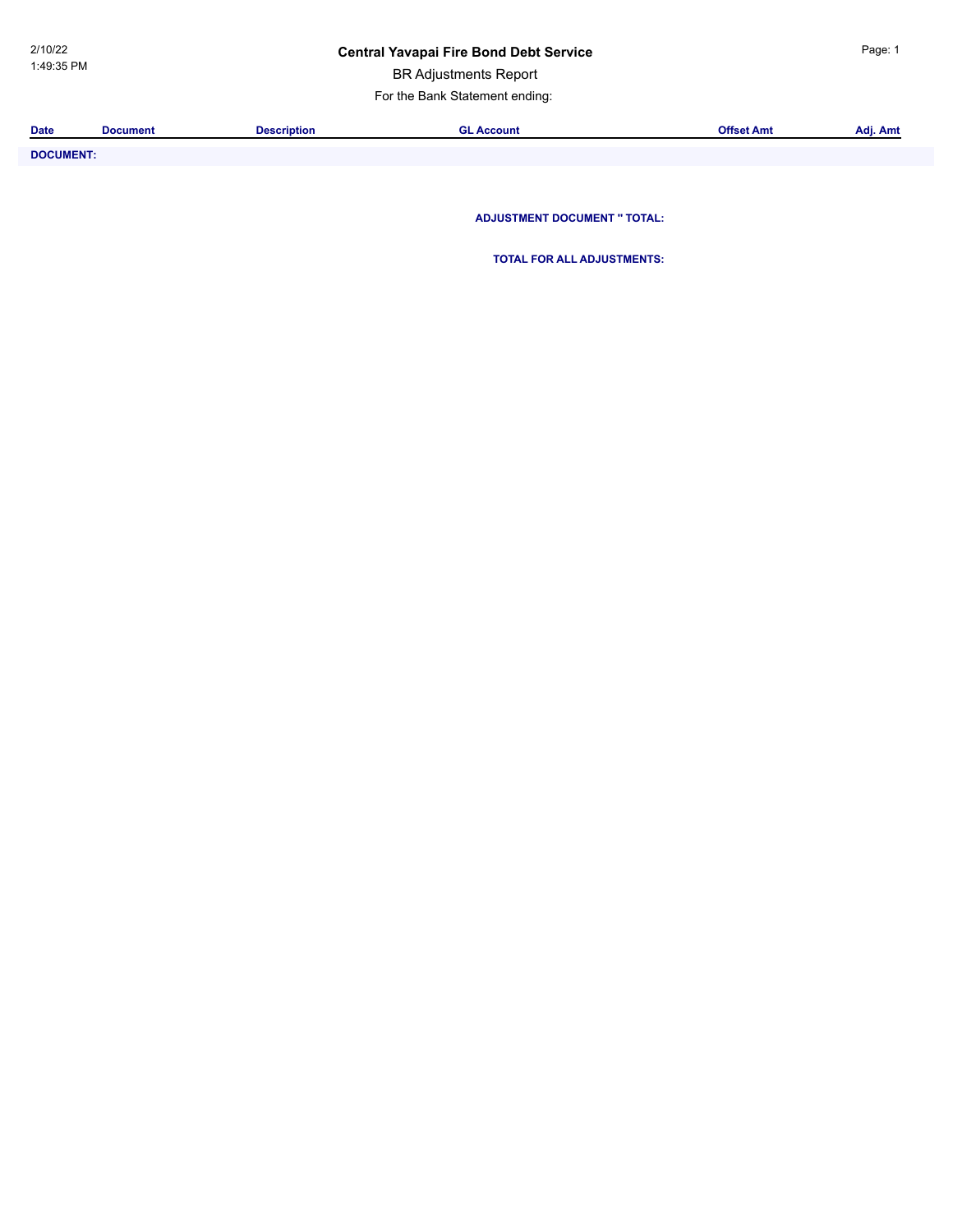### **Central Yavapai Fire Bond Debt Service** 2/10/22

Income Statement

### (Original Budget to Actual Comparison)

For the period of 1/1/2022 Through 1/31/2022

|                                                    | <b>Current Period</b> |               |               | Year To Date |          |                |               |                |          |
|----------------------------------------------------|-----------------------|---------------|---------------|--------------|----------|----------------|---------------|----------------|----------|
|                                                    | Account               | <b>Actual</b> | <b>Budget</b> | Variance     | %        | Actual         | <b>Budget</b> | Variance       | %        |
| Revenues                                           |                       |               |               |              |          |                |               |                |          |
| Tax Revenue-Other                                  | 435000                | \$0.00        | \$0.00        | \$0.00       | $0.0\%$  | \$1.06         | \$0.00        | \$1.06         | $0.0\%$  |
| <b>Net Revenues</b>                                |                       | \$0.00        | \$0.00        | \$0.00       | $0.0 \%$ | \$1.06         | \$0.00        | \$1.06         | $0.0 \%$ |
| <b>General &amp; Administrative Expenses</b>       |                       |               |               |              |          |                |               |                |          |
| <b>Bond Debt Service Interest Expense</b>          | 610000                | \$(0.20)      | \$0.00        | \$0.20       | $0.0\%$  | \$78,847.16    | \$0.00        | \$(78,847.16)  | 0.0%     |
| <b>Professional Services</b>                       | 640500                | 0.00          | 0.00          | 0.00         | 0.0      | 330.00         | 0.00          | (330.00)       | 0.0      |
| <b>Total General &amp; Administrative Expenses</b> |                       | \$(0.20)      | \$0.00        | \$0.20       | $0.0 \%$ | \$79,177.16    | \$0.00        | \$(79,177.16)  | $0.0 \%$ |
| <b>Total Expenses</b>                              |                       | \$(0.20)      |               | \$0.20       |          | \$79,177.16    |               | \$(79, 177.16) |          |
| Income (Loss) from Operations                      |                       | \$0.20        | \$0.00        | \$0.20       | $0.0\%$  | \$(79, 176.10) | \$0.00        | \$(79, 176.10) | $0.0\%$  |
| Other Income (Expense)                             |                       |               |               |              |          |                |               |                |          |
| <b>Bond Debt Service Tax Revenue</b>               | 420000                | \$48,720.59   | \$0.00        | \$48,720.59  | $0.0\%$  | \$870,286.76   | \$0.00        | \$870,286.76   | 0.0%     |
| <b>Bond Debt Service Interest Revenue</b>          | 430000                | 0.00          | 0.00          | 0.00         | 0.0      | 947.78         | 0.00          | 947.78         | 0.0      |
| <b>Total Other Income (Expense)</b>                |                       | \$48,720.59   | \$0.00        | \$48,720.59  | $0.0 \%$ | \$871,234.54   | \$0.00        | \$871,234.54   | $0.0 \%$ |
| Net Income (Loss)                                  |                       | \$48,720.79   | \$0.00        | \$48,720.79  | 0.0%     | \$792,058.44   | \$0.00        | \$792,058.44   | 0.0%     |
|                                                    |                       |               |               |              |          |                |               |                |          |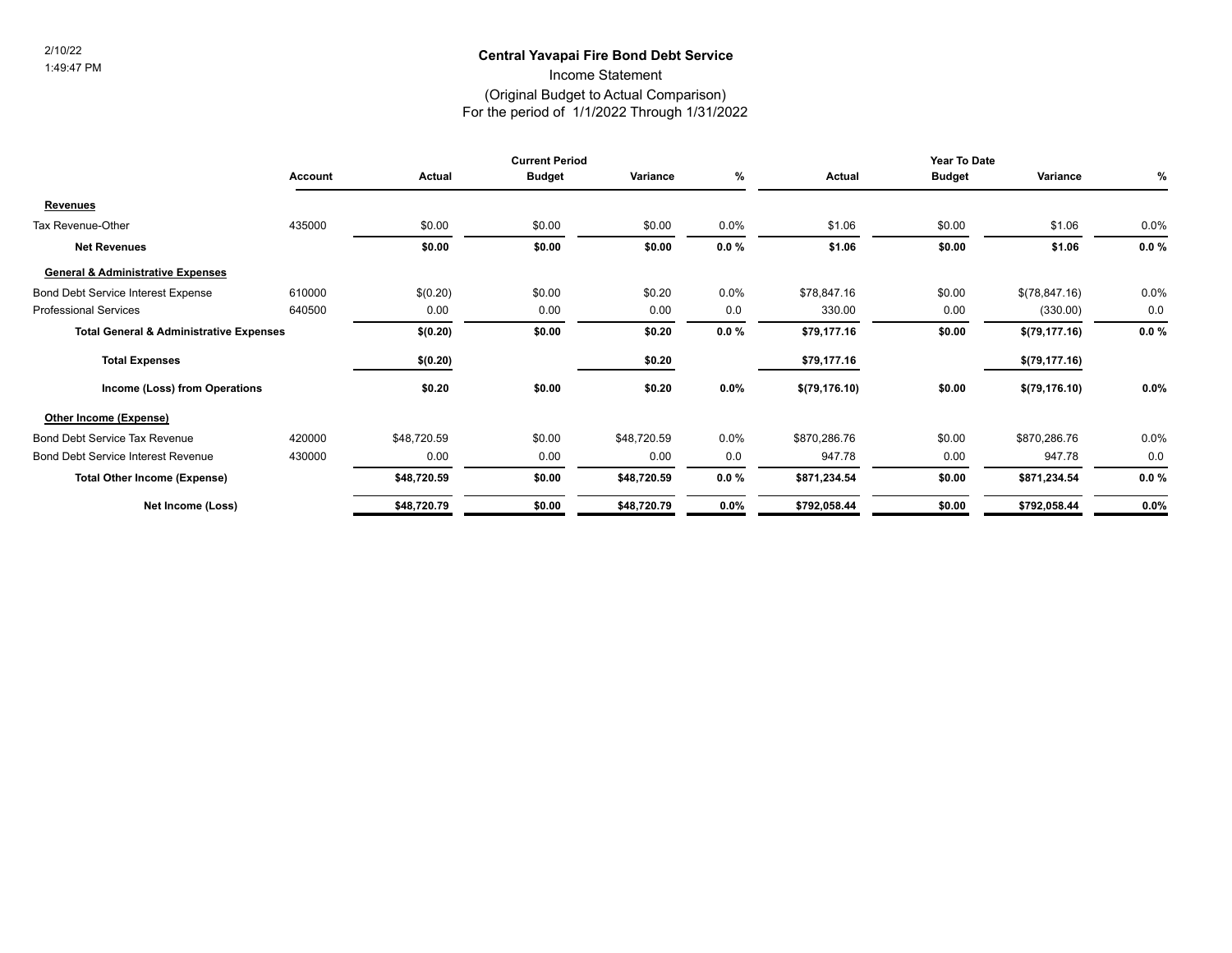### As of 1/31/2022 Balance Sheet 2/10/22 **Central Yavapai Fire Bond Debt Service**

**Assets**

| <b>Current Assets</b>                   |              |              |
|-----------------------------------------|--------------|--------------|
| Cash / Bond Debt Service                | \$957,769.19 |              |
| Property Tax Receivable                 | 24,503.03    |              |
| Deferred Revenue - Prop Tax             | (17, 179.00) |              |
| <b>Total Current Assets</b>             |              | \$965,093.22 |
| <b>Total Assets</b>                     |              | \$965,093.22 |
| <b>Net Assets</b>                       |              |              |
| <b>Retained Earnings</b>                | \$173,034.78 |              |
| <b>Current Year Net Assets</b>          | 792,058.44   |              |
| <b>Total Net Assets</b>                 |              | 965,093.22   |
| <b>Total Liabilities and Net Assets</b> |              | \$965,093.22 |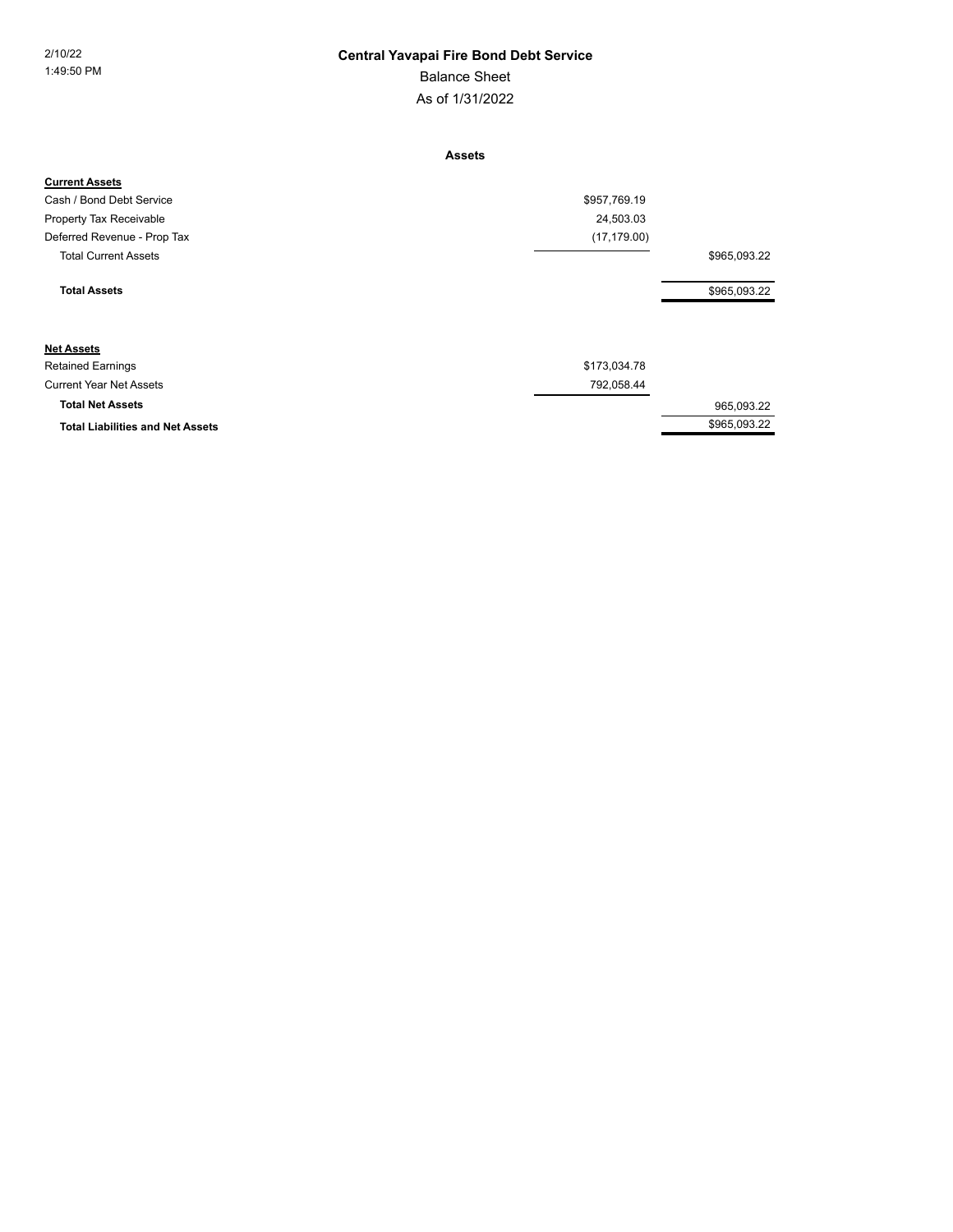2/10/22 1:49:53 PM

### **Central Yavapai Fire Bond Debt Service**

GL Account Ledger - Detail By Period

1/1/2022 through 1/31/2022

| Journal | Entry # | <b>Date</b> | <b>Job</b> | <b>Document</b>   | <b>Description</b>                      | <b>Debits</b> | <b>Credits</b> | <b>Balance</b> |
|---------|---------|-------------|------------|-------------------|-----------------------------------------|---------------|----------------|----------------|
|         |         |             |            |                   |                                         |               |                | \$909,048.40   |
| R       | 879     | 01/31/22    |            | Cash With Yav Cty | Tax Revenue January 2022                | 48,720.59     | . .            | 957,768.99     |
| A       | 882     | 01/31/22    |            | Cash With Yav Cty | Adjustment For Tax Roll Corrections     | 0.20          | . .            | 957,769.19     |
|         |         |             |            |                   | <b>CASH / BOND DEBT SERVICE TOTALS:</b> | \$48,720.79   | \$0.00         | \$957,769.19   |
|         |         |             |            |                   |                                         |               |                |                |
|         |         |             |            |                   | <b>TOTAL OF LEDGER:</b>                 | \$48,720.79   | \$0.00         | \$957,769.19   |
|         |         |             |            |                   | <b>CASH / BOND DEBT SERVICE</b>         |               |                |                |

Page: 1